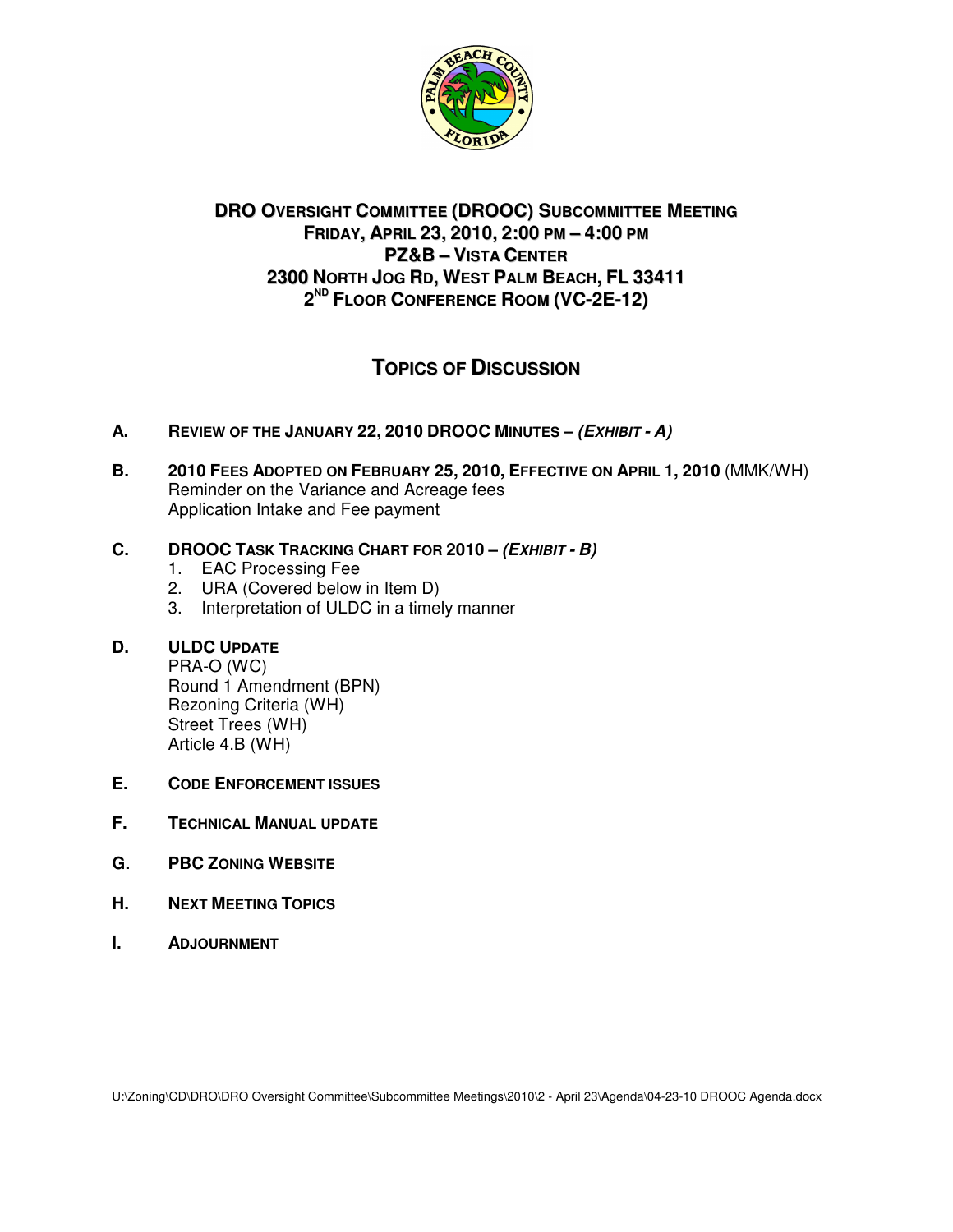

# **DEVELOPMENT REVIEW OFFICER OVERSIGHT COMMITTEE (DROOC) MINUTES OF THE JANUARY 22, 2010 SUBCOMMITTEE MEETING**

#### **PREPARED BY EILEEN PLATTS, ZONING SECRETARY**

On Friday, January 22, 2010 at 2:00 p.m. the DROOC Subcommittee met in the Second Floor Conference Room (VC-2E-12), at 2300 North Jog Road, West Palm Beach, Florida.

#### **1. CALL TO ORDER**

Chairman Jeff Brophy called the meeting to order at 2:03 p.m.

#### **Members Present – 9 Members Absent – 3**

Jeff Brophy – LDS – Chairman van American van Man Polson – Cotleur & Hearing<br>Scott Mosolf – UDKS – Vice Chair van Verenig Kevin McGinley – Land Researc Scott Mosolf – UDKS – Vice Chair Kevin McGinley – Land Research Mgmt.<br>Bradley Miller – MLPC Vice Chair (Separation Schmidt – Jon Schmidt & Assoc.) Wendy Tuma for Collene Walter – UDKS Pat Lentini – Gentile, Holloway, et al Chris Roog – GCBA Bill Whiteford – Team Plan Inc. Gladys DiGirolamo – GL Homes Ron Last – Last Devenport, Inc.

**Zoning Staff Present: Audience: Audience: Audience: Audience: Audience: Audience: Audience: Audience: Audience: Audience: Audience: Audience: Audience: Audience: Audience: Audience: Audie** Jon MacGillis – Zoning Director Maryann Kwok – Chief Planner **Anne Perry – LWDD**<br>Autumn Sorrow – CDR Autumn Sorrow – Chris Barry sitting in Carol Glasser – CDR Carrie Rechenmacher – CDR Jan Wiegand – Arch Review Eileen Platts – Administration Barbara Pinkston-Nau – Code Revision William Cross – Code Revision Ora Owensby – CDR Douglas Robinson – CDR

Jon Schmidt – Jon Schmidt & Assoc.

Chris Barry sitting in for Jon Schmidt

### **A. REVIEW OF OCTOBER 16, 2009 MINUTES – (EXHIBIT A)**

Jeff Brophy asked if anyone had any amendments to the October 16, 2009 Minutes. There were no Amendments. The motion to adopt the Minutes passed unanimously **(9-0)**.

#### **B. PROPOSED 2010 FEES**

Maryann Kwok reviewed the 2010 Zoning Division Fee Schedule and the Correctives with the Subcommittee Members. She advised the Subcommittee Members that the 2010 Fee Schedule was classified into three categories: 1) New services provided by the Zoning Division; 2) New fees associated with new processes; and, 3) Existing fees that the Zoning Division did not charge. The larger fee increases will be phased in 3 increments. The members suggested that Gerry Gawaldo from Palm Tran be invited to the next meeting since there were several questions raised regarding Palm Tran fees. Collene Walter inquired as to the date when the 2010 Fee Schedule is going to be implemented. Maryann Kwok answered that staff would like to bring this before the BCC at the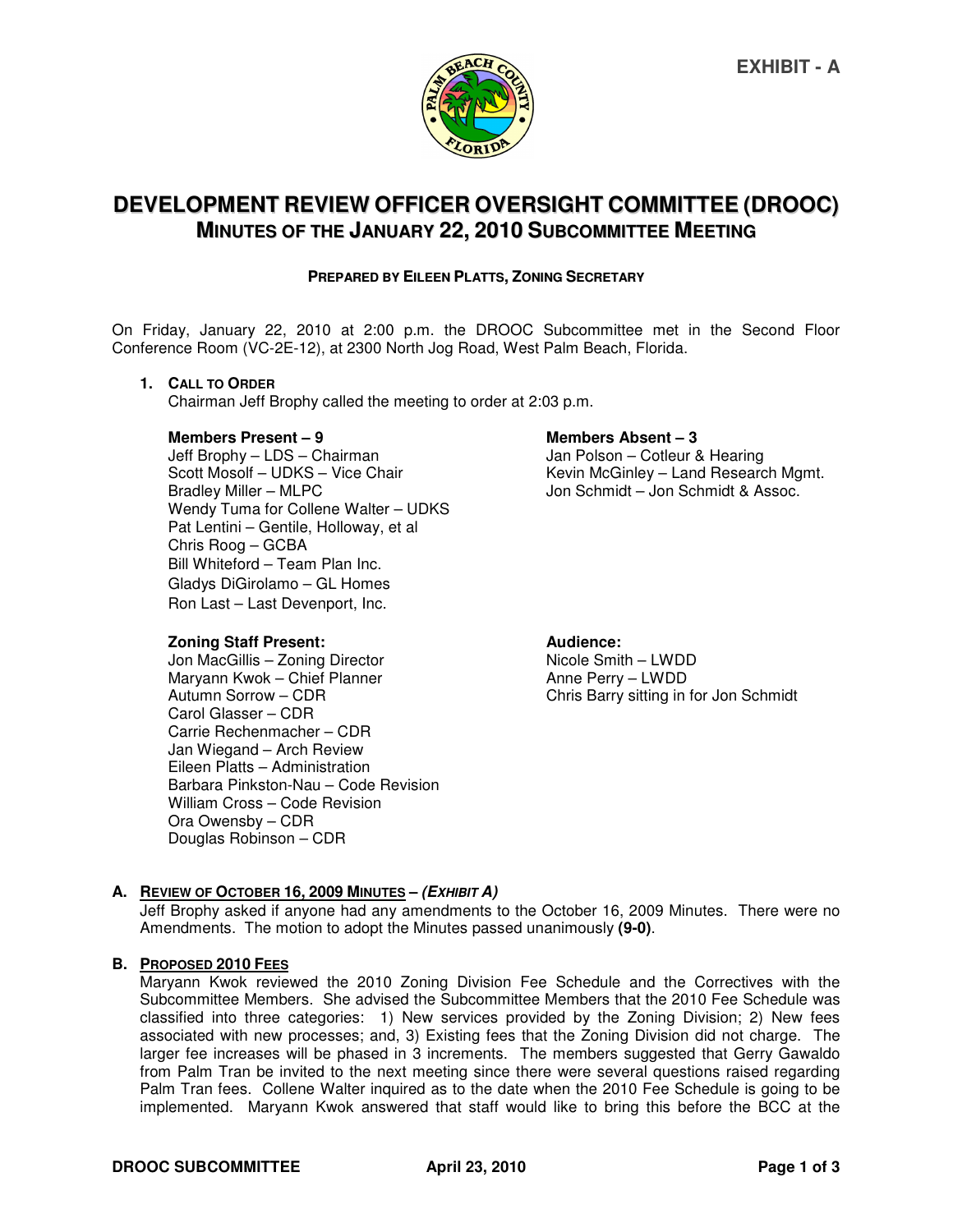February/March meeting with the approval from the DROOC Subcommittee to move forward with the fees.

### **C. DROOC ONGOING TASKS – (EXHIBIT B)**

Jon MacGillis reviewed each task on the 2010 chart with the Subcommittee Members. Jon stated that staff just had a meeting with that morning on item 5 – URA, Zoning is working on the Ordinance and Planning is working on the rezoning. There will be more internal meetings (staff) regarding the URA until the draft is finalized among all of the agencies and then it will be brought back to DRO in February/March to the IRO/URA Subcommittee and then going to LDRAB in April and will be going for adoption in August Round 2010-02. If you have a URA project coordinate the meeting through Autumn Sorrow, CDR and Bill Cross, Code Revision.

### **D. ULDC UPDATE – (EXHIBIT C)**

Barbara Pinkston-Nau reviewed Exhibit C in it's entirety with the Subcommittee Members. She explained the glitches, updates and references that are being amended in Rounds 2009-02 and 2010-01 including but not limited to items pertaining to Development Order definitions, Open Space, IRO, Flexspace, Wind Energy, etc. The 2009-02 Amendments will be adopted on January 28, 2010. Staff will be Requesting Permission to Advertise for the Pain Management Moratorium that will last either a year or up until the BCC adopts language that addresses the issues related to the Pain Management Clinic on that date as well. The first reading for the 2010-01 Amendments will be July 22, 2010 with Adoption on August 26, 2010.

### **E. ECONOMIC COUNCIL-REGULATORY CLIMATE COMMITTEE UPDATE – (EXHIBIT D)**

Jeff Brophy explained that the Economic Council questioned on how the DROOC is organized and how it can relate to a group they are creating that came out of a private study that recognized the regulatory process countywide in Palm Beach County as being a problem in terms of economic and business development. The Economic Council started to put together a group consisting of both private and public to come together and try to figure out a way of discovering the issues and bringing it to the table for everybody to discuss. They decided the best way to do this was to interview the stakeholders and all of the municipalities so they recruited Chris Roog as head of the subcommittee to create a survey for the interview. Once the survey is completed it will be used to interview the Building Departments, Engineering Departments, and Zoning and Planning Departments along with Architects, Planners, and Construction Groups to discover what the issues are in terms of policies, customer service, communication, and interpretation so as to eventually have a one day conference between both the private and public interests as to what the problem is on both sides and how we can deal with it. Hopefully all of the DROOC Subcommittee Members can be involved with this on some level, especially in the conference that will happen in March or April 2010, and be held in a convention center or hotel to be determined.

### **F. OPEN DISCUSSION**

## 1. Interim uses

Carrie Rechenmacher stated that there has been an ongoing discussion, more so lately because of the economy, regarding "Interim uses". Because of the economic climate people are not necessarily ready to commence development after they get their approval. Jon MacGillis mentioned that the reason that he placed Interim uses on the Agenda is because of the economy people do not want to lose their new approval but want to do an interim use on property. Jon MacGillis stated that with DROOC assistance we need to come up with a way to implement this in the code if we determine it is necessary. Jon asked if the Subcommittee Members saw a need to address this in ULDC. There did not seem to be an interest in setting up a Subcommittee for Interim use, therefore Jon said this matter is closed for now.

### 2. DROOC Meeting dates for 2010

A show of hands among the Members determined that the DROOC Subcommittee meetings will continue to be on Fridays from 2-4 pm. The calendar of meeting dates is posted on the Zoning Division web page under Community Development  $\sim$  DRO – Oversight Committee: http://www.pbcgov.com/pzb/zoning/dro/dromeetings.htm the calendar is in 2010 schedule of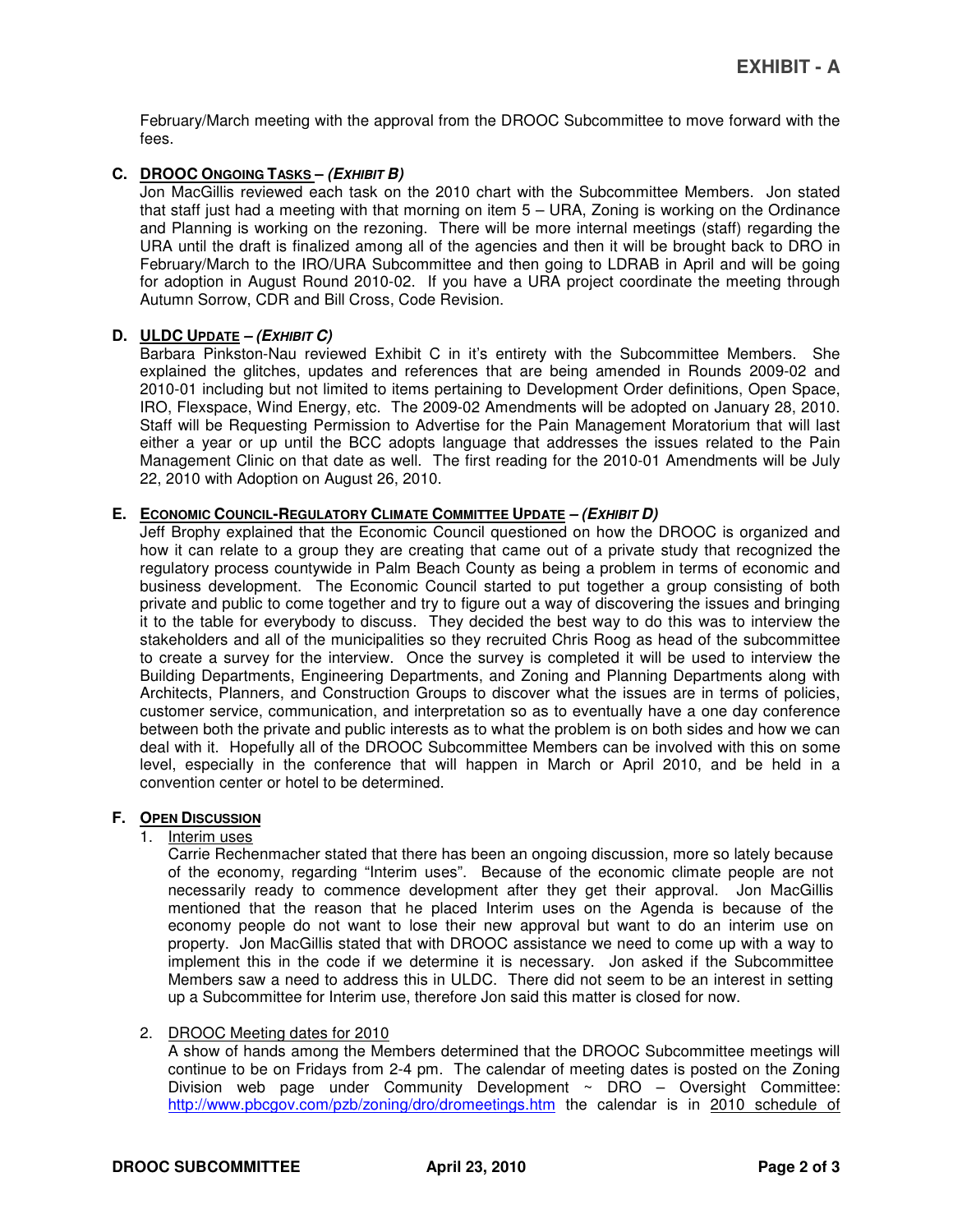meetings. Please contact Eileen at 561-233-5216 if you would like a PDF of the calendar emailed to you or if you have any other comments or questions.

#### **G. ELECT CHAIR AND VICE-CHAIR**

Through unanimous decision Jeff Brophy was re-nominated and elected as Chairperson and Scott Mosolf was re-nominated and elected as Vice Chair. Congratulations!

#### **H. NEXT MEETING TOPICS**

Gladys DiGirolamo suggested discussing "Zoning Interpretations" and how they could be done in a timelier manner. Staff often relay to Agent that they are waiting for Wendy, Maryann or Jon to review and make final decision. Jon said he would take this concern under consideration and ensure timely interpretations are made. He also reminded Subcommittee Members they always have the option of submitting for a Zoning Confirmation Letter.

#### **I. ADJOURNMENT**

The meeting adjourned at 3:49 pm.

U:\Zoning\CD\DRO\DRO Oversight Committee\Subcommittee Meetings\2010\2 - April 23\Exhibits and Handouts\Exhibit - A - 01-22-10 DROOC Minutes.docx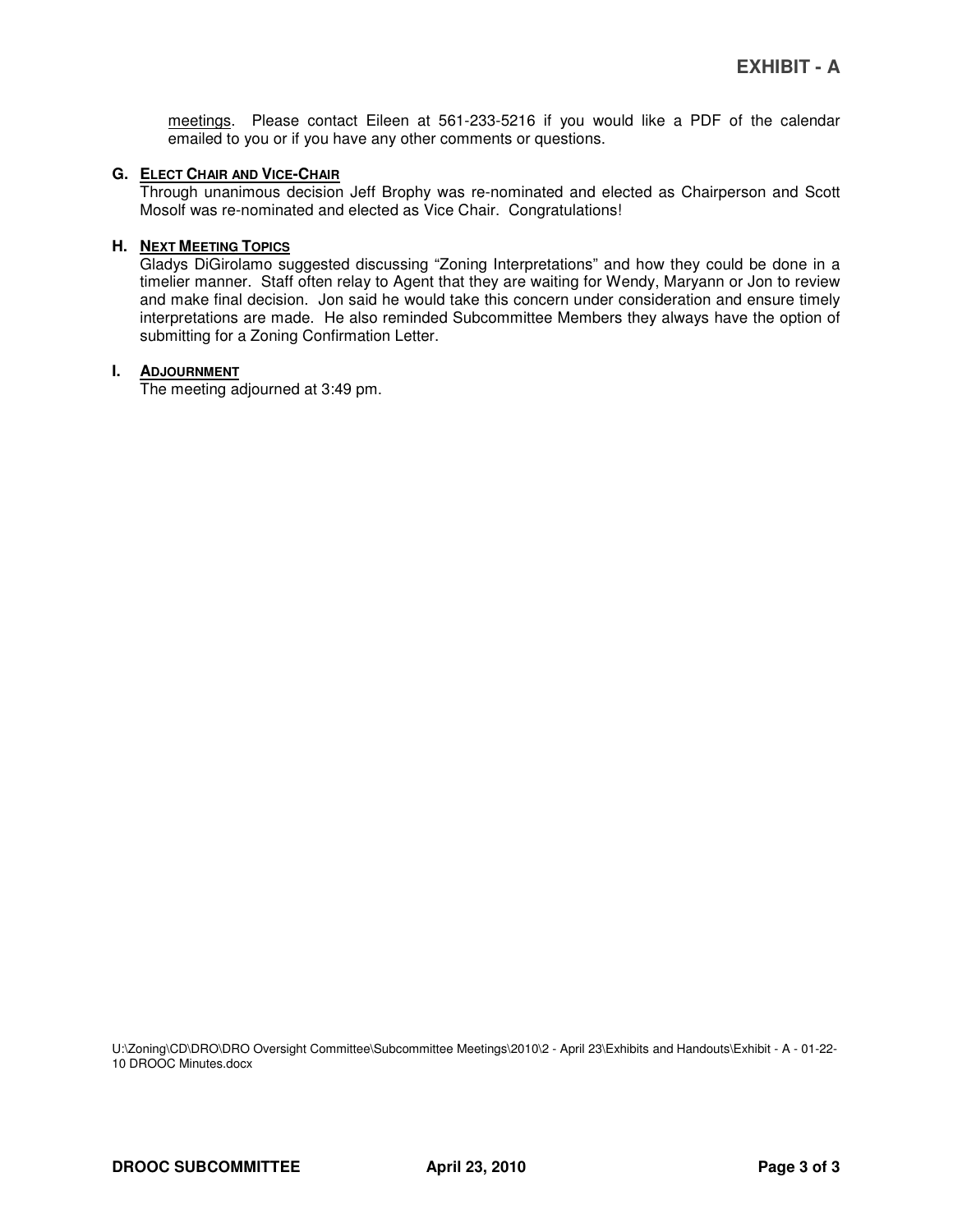# **DROOC Task Chart for 2010**

| <b>Item</b><br>No. | <b>Task</b>                                                                                                                                                                                                                                                                                                                                                                                                                                                                                                                                                                              | <b>Lead Person</b>   | <b>Section</b> | <b>Comments</b>                                                                                                  | <b>Milestone</b><br><b>Dates</b>                                 | <b>Testing</b> | <b>Training</b> | <b>Implementation</b>                                                               | <b>Status of Task</b><br>(O/C) | <b>Hyperlink to</b><br><b>documents</b> |
|--------------------|------------------------------------------------------------------------------------------------------------------------------------------------------------------------------------------------------------------------------------------------------------------------------------------------------------------------------------------------------------------------------------------------------------------------------------------------------------------------------------------------------------------------------------------------------------------------------------------|----------------------|----------------|------------------------------------------------------------------------------------------------------------------|------------------------------------------------------------------|----------------|-----------------|-------------------------------------------------------------------------------------|--------------------------------|-----------------------------------------|
|                    | Landscape Permit-Suggestion to implement a Landscape<br>Permit at time of building permit Submittal. We do collect<br>fees at building permit review for landscape review so this<br>would be simply creating a permit that would be done at that<br>time in ePZB. NO new fees or change to process just<br>collecting what we should be for Landscape Plan Review.<br>Jon will explore this suggestions. Industry does NOT want<br>ZC/BCC Conditions requiring Landscape Plans to be<br>submitted prior to final DRO approval. Zoning added this<br>condition to some recent approvals. | Jon, Jan,<br>Rodney  | Landscape      | 2009-01 Round will investigate<br>requiring a Landscape Permit.                                                  | <b>June 2009</b><br>LDRAB                                        | N/A            | N/A             | $Dec-09$                                                                            | <b>Closed</b>                  |                                         |
|                    | Final DRO Process - Allow for applicant to have choice of<br>using existing off BCC process or new process where Final<br>Site Plan, Plat and Building Permit are review together.<br>LDRAB Subcommittee Meeting for last several month<br>discussing process and making recommendation. Going to<br>LDRAB in July 2009. Also, Subcommittee making<br>recommendations to modify the DRO authority in terms of<br>allowed amendments to ZC/BCC approvals. Went over<br>both processes at DROOC on April 24, 2009.                                                                         | Barbara P Nau        | <b>ICD</b>     | 2009 Subcommittee Findings<br>completed in July. No ULDC<br>amendments required to<br>implement in October 2009. | <b>Review with</b><br>Industry at<br>Brown Bag in<br>August 2009 | Ongoing        | October         | Oct-Dec 2009                                                                        | <b>Closed</b>                  |                                         |
|                    | EAC Applications-Been on DROOC list since 2008. At<br>DROOC on April 24, 2009 Jon requested input from<br>members is this an issue? Several members stated yes that<br>agencies are adding conditions that are not related to EAC<br>request. Jon said he would investigate with Staff to see if<br>ULDC standards for EAC need to be clarified on is this an<br>internal policy issue to limit conditions that have a rational<br>nexus to EAC.                                                                                                                                         | Jon, DRO<br>Agencies | CD             | July 2009 DROOC okayed this<br>issue can be closed. Matter<br>addressed by Zoning Director<br>and CD Section     | 7/1/2009                                                         | N/A            | N/A             | Jon MacGillis - Re<br><b>Fwd Status-Zoning</b><br><b>Application</b><br>Project.pdf | <b>Closed</b>                  |                                         |